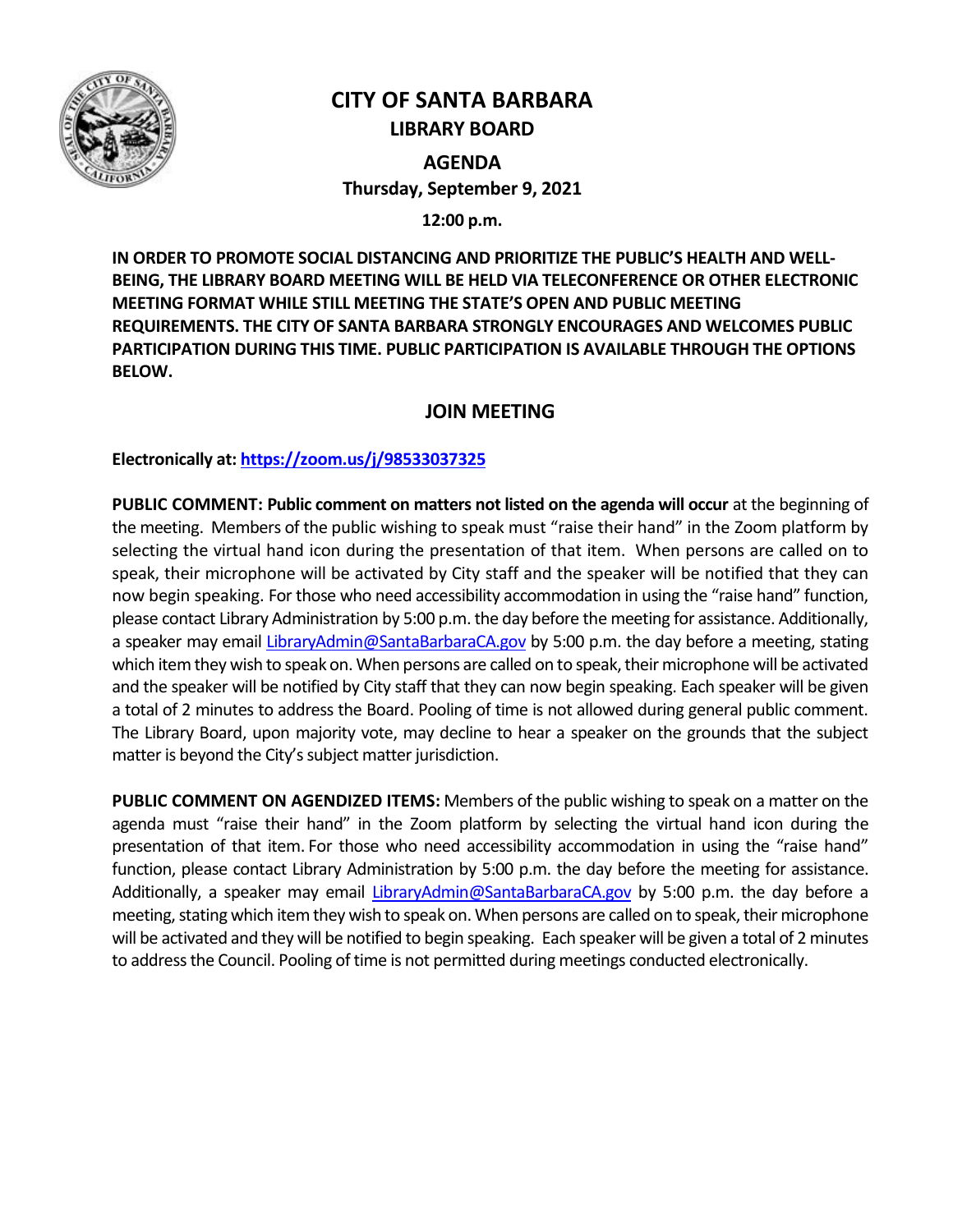## **CALL TO ORDER**

## **ROLL CALL**

#### **APPROVAL OF MINUTES – of June 10, 2021**

*Recommendation: That the Library Board waive the reading and approve the minutes of Thursday, June 10, 2021.*

## **CHANGES TO THE AGENDA**

**PUBLIC COMMENT:** Any member of the public may address the Library Board for up to two minutes on any subject within the jurisdiction of the Board that is not scheduled for a public discussion before the Board.

## **LIBRARY SUPPORT ACTIVITIES**

Santa Barbara Public Library Foundation

#### **NEW BUSINESS**

## **1. Youth Services Update**

*Recommendation: That the Library Board receive an update on the work being done by the Youth Services Division.* 

#### **ADMINISTRATIVE REPORTS**

## **2. Construction Update**

*Recommendation: That the Library Board receive an update on construction plans for the Michael Towbes Plaza, Lower Level Staff Area Remodel, and ADA Elevator.*

## **3. Library Director's Report: Building and Grounds**

*Recommendation: That the Library Board receive the monthly Library Director's Report, Building and Grounds.*

#### **4. Library Director's Report: Programs**

*Recommendation: That the Library Board receive the monthly Library Director's Report, Programs.*

## **5. Library Director's Report: Collections and Circulation**

*Recommendation: That the Library Board receive the monthly Library Director's Report, Collection and Circulation.*

## **6. Budget Update**

*Recommendation: That the Library Board accept the financial status of the Library as of July 31, 2021.* 

#### **BOARD AND STAFF COMMUNICATIONS**

**7. Library Board Member Updates**